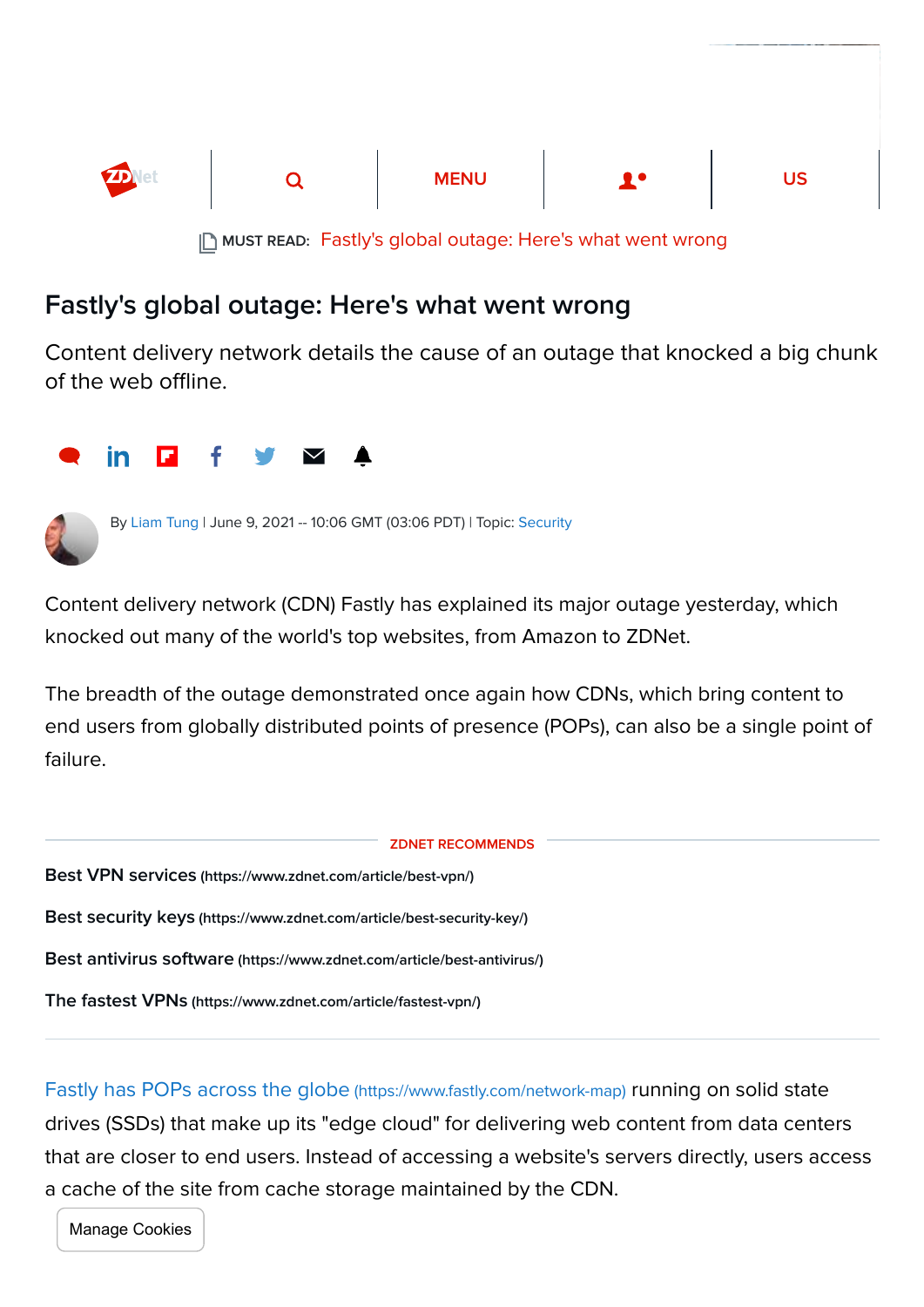SEE: Network security policy [\(https://www.techrepublic.com/resource-library/whitepapers/network](https://www.techrepublic.com/resource-library/whitepapers/network-security-policy/)security-policy/) (TechRepublic Premium)

[Its global outage yesterday briefly prevented web users](https://www.zdnet.com/article/a-massive-outage-just-took-large-sections-of-the-internet-offline/) (https://www.zdnet.com/article/a-massiveoutage-just-took-large-sections-of-the-internet-offline/) from accessing The Guardian, the Financial Times, The New York Times, ZDNet, Reddit, Twitch, Amazon, PayPal, and the UK government website gov.uk [\(http://gov.uk\)](http://gov.uk/).

Nick Rockwell, Fastly's senior vice president of engineering, said the hour-long outage happened because a customer pushed a configuration change that triggered the undiscovered software bug [\(https://www.fastly.com/blog/summary-of-june-8-outage\)](https://www.fastly.com/blog/summary-of-june-8-outage).

Rockwell doesn't explain what exactly happened, other than saying that on May 12, the company deployed a software update that "introduced a bug that could be triggered by a specific customer configuration under specific circumstances."

Ad



## **[3rd Gen Xeon provides a scalable](https://adclick.g.doubleclick.net/pcs/click?xai=AKAOjssmbkwEZG3WcqfHkx7xK82Orx0sRSDaaWVojW2SQxMICEmvav-xi9XIlazUODwsZqt9JYNZEwY88fisTBaGHOB_D0TnVF94XI_ZArWpicrKg0FAdM-5EI9OtInRtOEIFWygDAInp_TpASpu8NBunGIn3HJXiO-FrkETw8ajEQWKX72m1ukCCE8tZ6Tjyt1BifFBf1GpcJr1deZ-o5U_EG1ej1_dTm4t82gBsgj3vUdZKlGo-bdg9RBKCMVu0vkOqPS09oMsNZQwCGs600lFvC62bhDVTUiiiqF0jwjb_E0&sig=Cg0ArKJSzI08htGxUVvWEAE&fbs_aeid=[gw_fbsaeid]&urlfix=1&adurl=https://plan.seek.intel.com/wonderful-EMEA-ecosystem-event%3Frefsrc%3Ddirect) solution** [3rd Gen Xeon is here and ready to help your business](https://adclick.g.doubleclick.net/pcs/click?xai=AKAOjssmbkwEZG3WcqfHkx7xK82Orx0sRSDaaWVojW2SQxMICEmvav-xi9XIlazUODwsZqt9JYNZEwY88fisTBaGHOB_D0TnVF94XI_ZArWpicrKg0FAdM-5EI9OtInRtOEIFWygDAInp_TpASpu8NBunGIn3HJXiO-FrkETw8ajEQWKX72m1ukCCE8tZ6Tjyt1BifFBf1GpcJr1deZ-o5U_EG1ej1_dTm4t82gBsgj3vUdZKlGo-bdg9RBKCMVu0vkOqPS09oMsNZQwCGs600lFvC62bhDVTUiiiqF0jwjb_E0&sig=Cg0ArKJSzI08htGxUVvWEAE&fbs_aeid=[gw_fbsaeid]&urlfix=1&adurl=https://plan.seek.intel.com/wonderful-EMEA-ecosystem-event%3Frefsrc%3Ddirect)

overcome its most significant challenges

**[Sponsored by Intel](https://adclick.g.doubleclick.net/pcs/click?xai=AKAOjssmbkwEZG3WcqfHkx7xK82Orx0sRSDaaWVojW2SQxMICEmvav-xi9XIlazUODwsZqt9JYNZEwY88fisTBaGHOB_D0TnVF94XI_ZArWpicrKg0FAdM-5EI9OtInRtOEIFWygDAInp_TpASpu8NBunGIn3HJXiO-FrkETw8ajEQWKX72m1ukCCE8tZ6Tjyt1BifFBf1GpcJr1deZ-o5U_EG1ej1_dTm4t82gBsgj3vUdZKlGo-bdg9RBKCMVu0vkOqPS09oMsNZQwCGs600lFvC62bhDVTUiiiqF0jwjb_E0&sig=Cg0ArKJSzI08htGxUVvWEAE&fbs_aeid=[gw_fbsaeid]&urlfix=1&adurl=https://plan.seek.intel.com/wonderful-EMEA-ecosystem-event%3Frefsrc%3Ddirect)**

Then yesterday, June 8, a customer pushed a configuration change that met the conditions to trigger the bug, which caused 85% of its network to return errors. End users visiting affected sites saw the "Error 503 Service Unavailable" error message in browsers.

Fastly yesterday said that issue was causing customers to see an "increased origin load and lower Cache Hit Ratio (CHR)". CHR is a measure of how many requests a cache can deliver compared to how many requests it receives.

"Once the immediate effects were mitigated, we turned our attention to fixing the bug and communicating with our customers. We created a permanent fix for the bug and began deploying it at 17:25," said Rockwell.

The disruption began at 9:47 UTC.

Fastly is the seventh largest CDN provider, following Google, Cloudflare, F5, Amazon SDelivr, according to Datanyze (https://www.datanyze.com/market-share/cdn-Manage Cookies